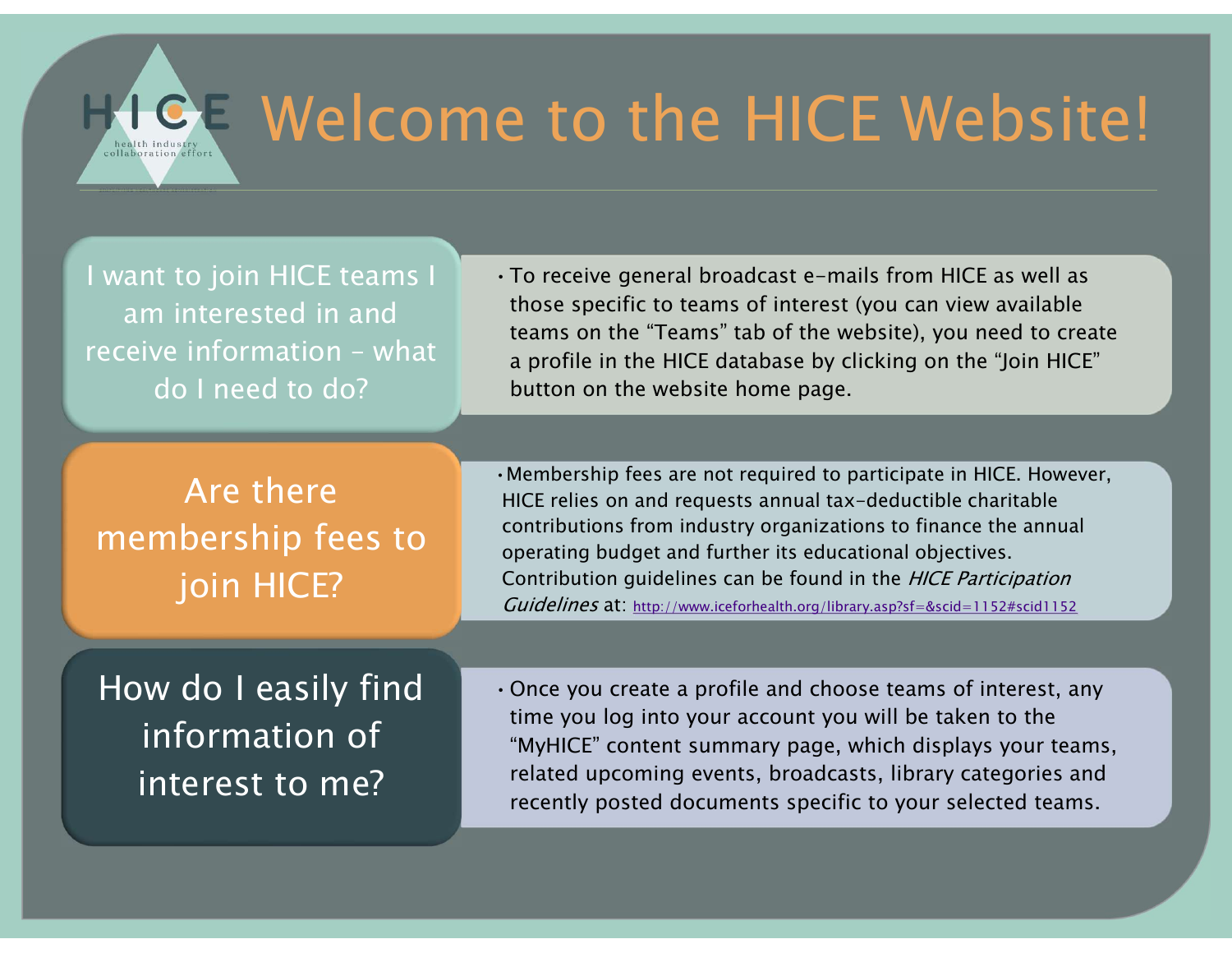

## **GE Welcome to the HICE Website!**

How do I update my password or contact information?

•These menu options can be found on your MyHICE content summary page once you have logged into your HICE database account.

How do I navigate the website library? •There are 3 brief tutorial videos (less than 5 minutes total viewing time) available on the HICE website at the link below that provide an overview of how to navigate the HICE website library: https://www.iceforhealth.org/librarytutorial.asp

Does HICE offer opportunities?

•HICE offers several online training modules (OTMS), most at no cost. There may also be modules available that offer continuing education opportunities with a nominal fee. OTMs can be found There are 3 brief tutorial videos (less than 5 minutes total viewing<br>time) available on the HICE website at the link below that provide an<br>overview of how to navigate the HICE website library:<br>https://www.iceforhealth.org/ page and at https://www.iceforhealth.org/training.asp **online training** education opportunities with a nominal fee. OTMs can be found<br>under the "Training" menu option on your MyHICE content summary